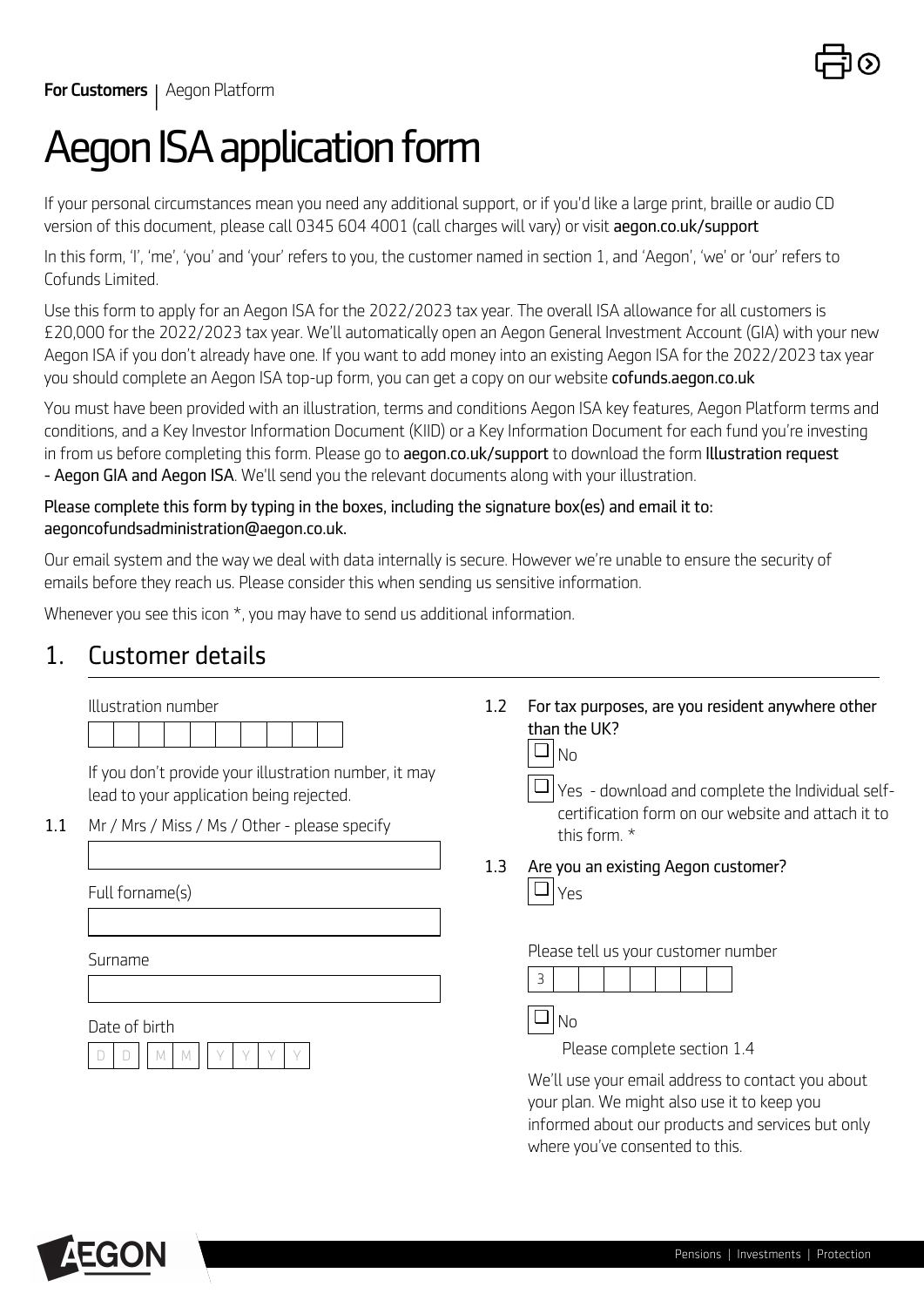## *1. Customer details – continued*

### *1.4 Please tell us*

*Gender National Insurance number*



*You should be able to find your National Insurance number on a payslip, from a P45 or P60, or a letter from HM Revenue & Customs (HMRC).*



*I don't have a National Insurance number* ❏

| i itidt duul ess |
|------------------|
|                  |
|                  |
|                  |
|                  |
|                  |
|                  |
|                  |
|                  |

*Email address*

*Postcode*

## *2. Subscribing to your ISA*

*How will you be funding the investment into the Aegon ISA?*

*Monthly direct debit - please download and* ❏ *complete the Direct Debit Mandate - ISA*

*£* 

*Start date*

|  |  | 17 I D |  |  |
|--|--|--------|--|--|
|  |  |        |  |  |

*We must receive this form 17 working days before your first chosen date, otherwise your first collection we be the month after.*

### *Bank transfer* ❏

*We might need to know where your money you are contributing and your funds have come from.*



*No*

❏

*1.5 Did you get advice before completing this form? Yes* ❏

> *Tick this box to confirm that you've had the* ❏ *opportunity to read the Aegon ISA key features, terms and conditions and fund specific information and/or Key Investor Information Documents (KIIDs) relating to your investment/and Aegon Platform terms and conditions and illustrations. Failure to tick this box could result in your application being rejected.*

*£* 

*For a bank transfer we'll provide bank details when you receive your illustration from us.*

*£ Important note: Make sure you enter your National Insurance number, if available, or your surname and date of birth as the reference when you make the payment so we can tie it up with your account.*

> *Cheques must be made payable to Cofunds Limited. For a building society cheque or banker's draft your name must appear on the front of the cheque, or on the back of the cheque accompanied by the building society's or bank's official stamp and signature.*

> *Source of funds (your source of funds is the details of the bank account that your money to invest comes from).*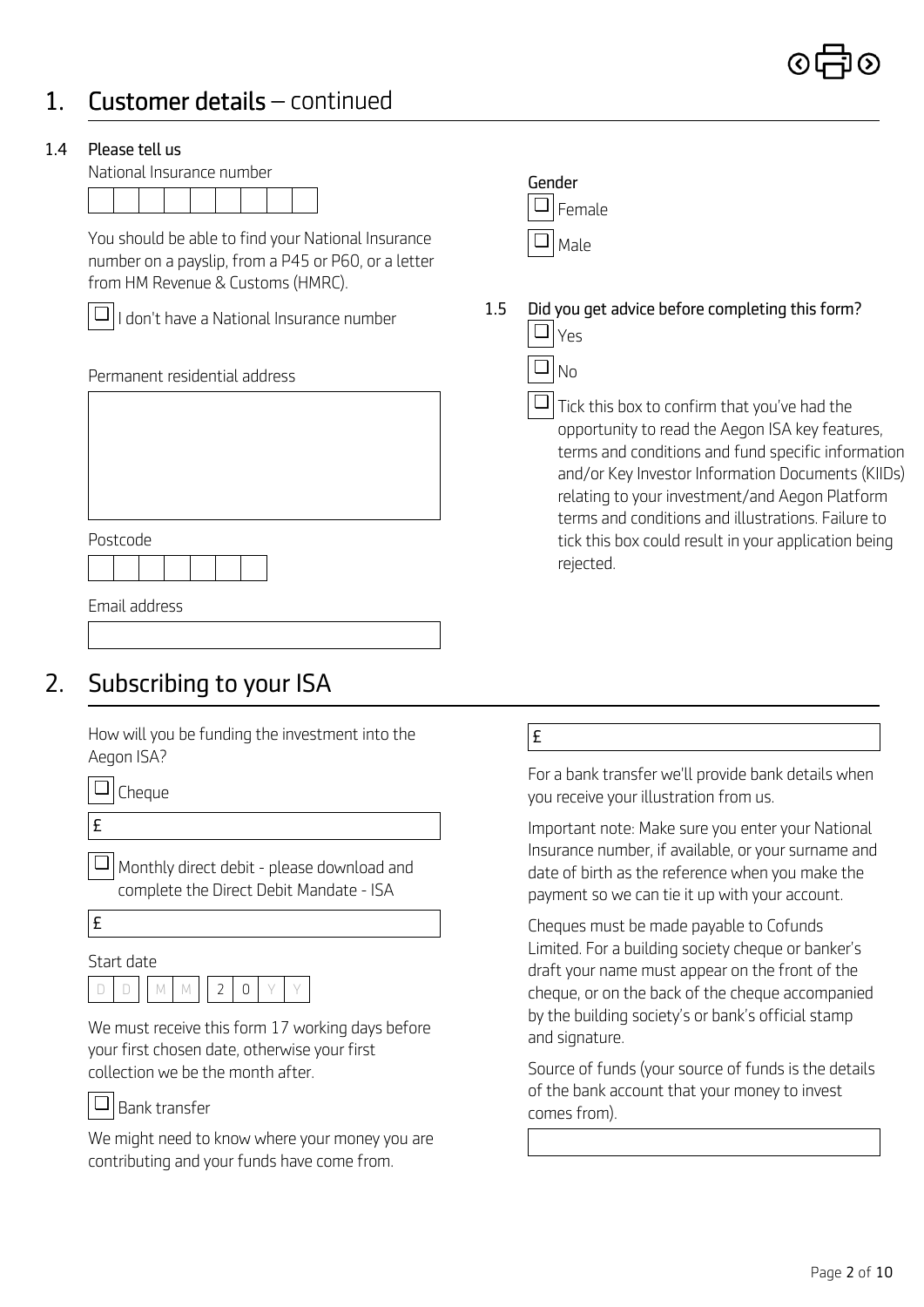

## *3. Investment details*

In this section, you need to tell us how you'd like to invest your money into your Aegon ISA. Your adviser should *complete section 3.3 if you're investing in a model portfolio. The investment choices you make can be applied to all future investment choices in this product.*

*Use the investment choices below as my new default investment selection. If you select different investments for* ❏ *your regular and single contributions/transfer payments you can't select the default investment strategy and rebalancing options.*

### *3.1 Single payment*

*Please complete this section if you're making a single payment.The funds should match the illustration you received from us. If you want to invest in different funds, you'll need a new illustration.*

| Full investment manager name, fund name and | SEDOL code | % to be invested |
|---------------------------------------------|------------|------------------|
|                                             |            | $\frac{0}{0}$    |
|                                             |            | $\frac{0}{0}$    |
|                                             |            | $\frac{0}{0}$    |
|                                             |            | $\frac{0}{0}$    |
|                                             |            | $\%$             |
|                                             |            | %                |
|                                             |            | $\frac{0}{0}$    |
|                                             |            | $\frac{0}{0}$    |
|                                             |            | $\frac{0}{0}$    |
|                                             |            | $\%$             |
| Aegon ISA cash facility                     | N/A        | $\frac{0}{0}$    |
| Total amount                                | N/A        | 100%             |

*If you need to add additional funds, please provide the information on a separate sheet of paper in the format* ❏*above, sign and date it and attached it to this form.*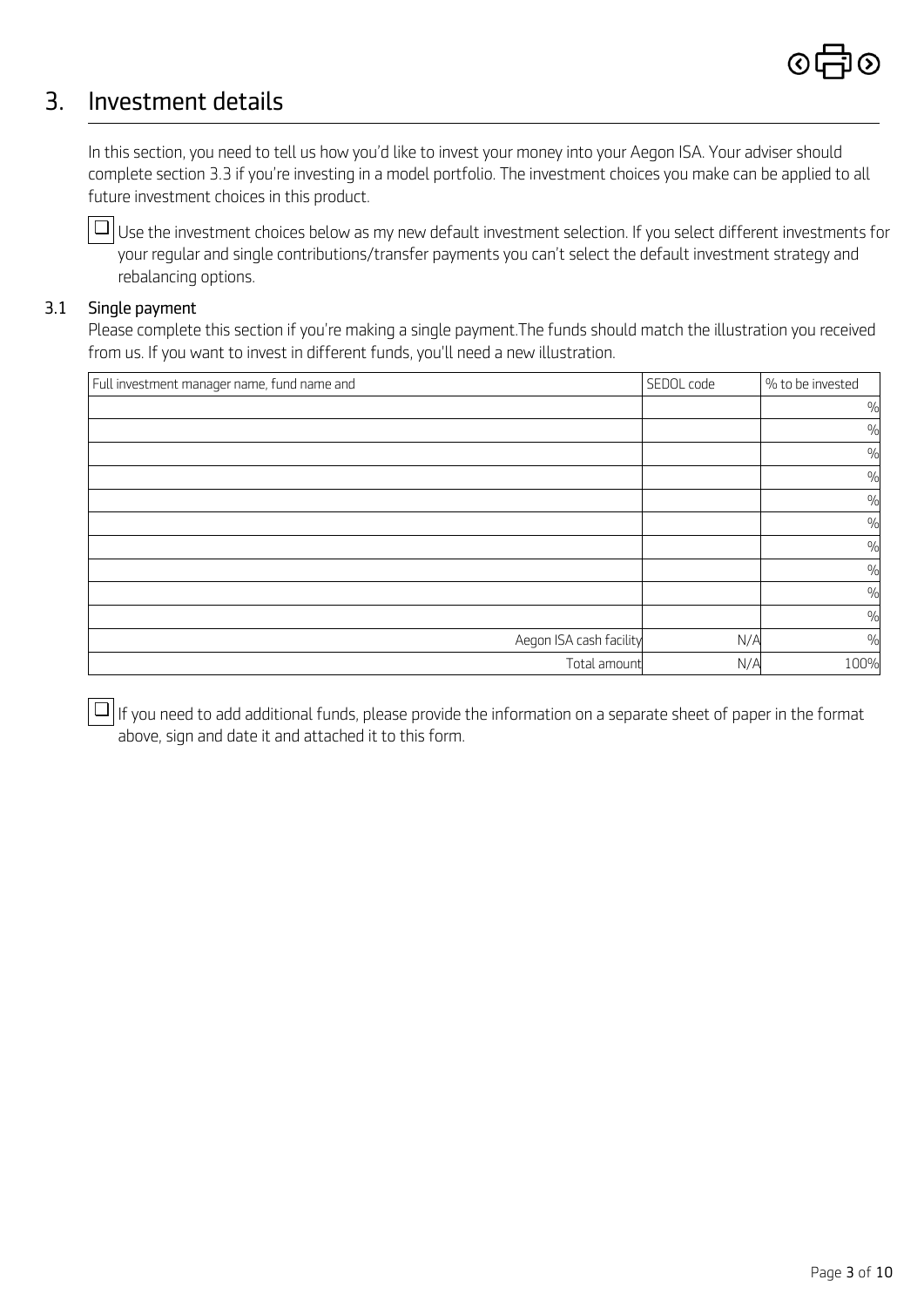## *3. Investment details – continued*

### *3.2 Regular payments*

*Please complete this section if you're making regular payments.*

*Use the same investment selection as detailed in the single payment section.*  ❏

*Use the investments listed below.*  ❏

*The funds should match the illustration you received from us. If you want to invest in different funds, you'll need a new illustration.*

| Full investment manager, fund name | SEDOL code | % to be invested |
|------------------------------------|------------|------------------|
|                                    |            | %                |
|                                    |            | %                |
|                                    |            | $\frac{0}{0}$    |
|                                    |            | %                |
|                                    |            | %                |
|                                    |            | $\frac{0}{0}$    |
|                                    |            | %                |
|                                    |            | %                |
| Aegon ISA cash facility            | N/A        | %                |
| Total amount                       | N/A        | 100%             |

*If you need to add additional funds, please provide the information on a separate sheet of paper in the format* ❏ *above, sign and date it and attach it to this form.* 

### *3.3 Model portfolio (for adviser use only)*

*If you're setting up a new Aegon ISA product please provide the name of the existing model portfolio.*

### *3.4 Auto-rebalancing*

*Do you want to set up rebalancing on your investments?*

*Yes* ❏

*Please confirm the frequency of rebalancing:*

| $\Box$ Quarterly |
|------------------|
|                  |
|                  |

*Yearly*  ❏

## *4. Investment income options*

*If you have selected income generating investments in section 3, this section lets you choose how any income distributions paid from those investments should be dealt with when we receive them from the investment provider. We'll apply your selection to all income generating investments you hold within the Aegon ISA.* 



*Consolidated natural income – pay any income* ❏*received to your nominated bank account as a monthly payment. (Complete section 6 to nominate a bank account).*

*If you've chosen consolidated natural income or regular withdrawals, this will count as a withdrawal from your Aegon ISA.*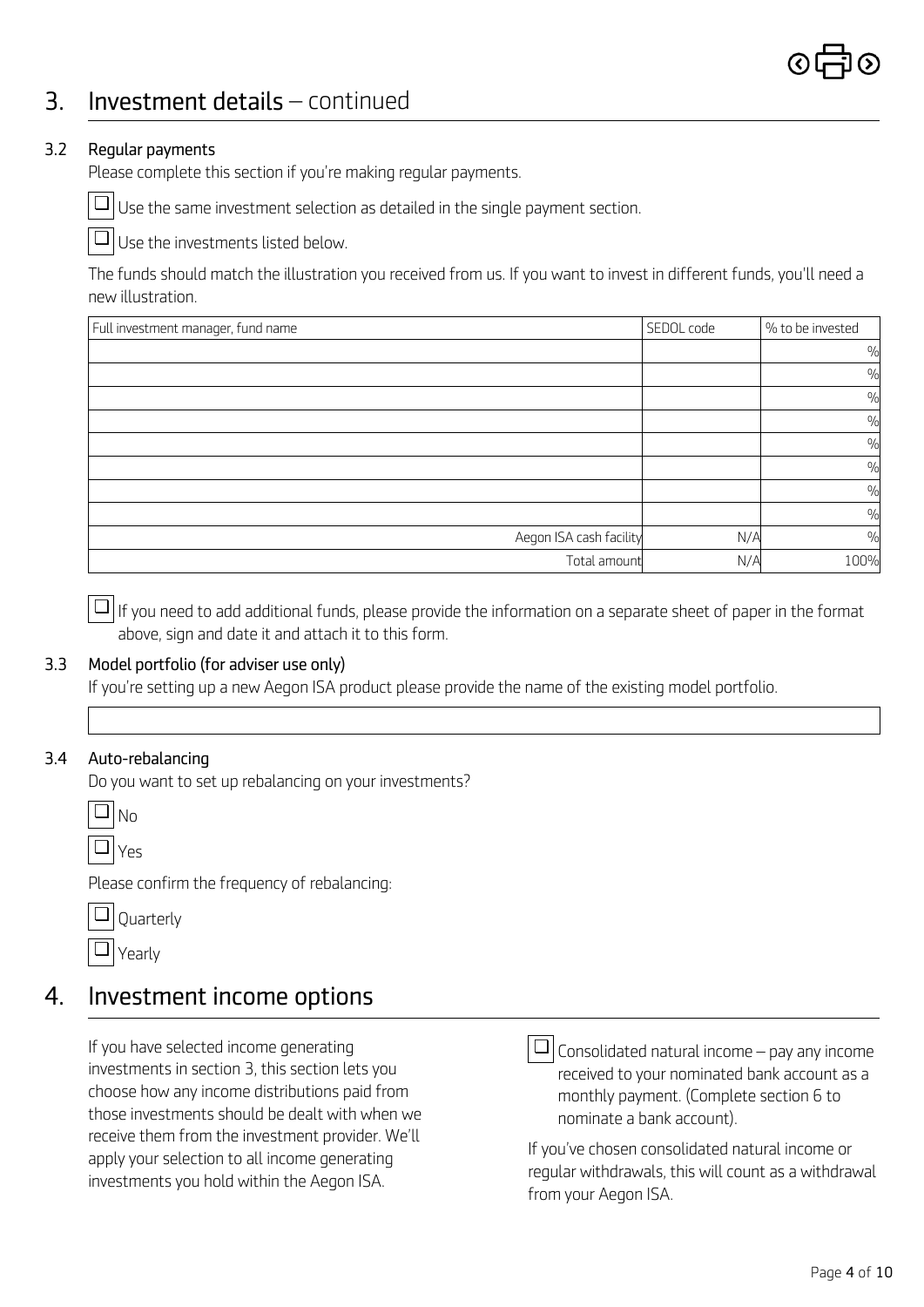## *4. Investment income options – continued*

*Please tick one of the following options:*

*Reinvest in fund (default) – reinvest any income received back into the same fund.* ❏

*Leave in cash – pay any income into Aegon ISA cash facility.*  ❏

## *5. Regular withdrawals*

*This section lets you take a regular withdrawal from your Aegon ISA.*

*You can't take regular withdrawals if:*

*• you're making regular payments into your Aegon ISA.*

 $\Box$  Yes - by a fixed amount of 1% to 5%

*or, percentage of product value* 

*Percentages are calculated as a monetary amount based on the product value when the withdrawal is processed.*

### *Start date (mm/yyyy)*

*Please choose the month in which you want to make your first withdrawal.*

|--|

*The flexible ISA subscription rules introduced on 6 April 2016 don't apply to the Aegon ISA. This means if you make a withdrawal (conslidated natural income or regular withdrawals) from this ISA you won't be able to replace it without it counting against your annual ISA allowance.*

*For example, if you select withdrawals of 10% on a monthly basis, we'll calculate 10% of your product value each month and then divide this by twelve. This means that your monthly withdrawal amounts will vary.*

| SA.                                              | Withdrawal frequency |
|--------------------------------------------------|----------------------|
| you chose consolidated natural income in section | Monthly              |
| Regular withdrawal amount                        | Quarterly            |
|                                                  | Half yearly          |
| Do you want your regular withdrawal to increase  | Yearly               |
| each year?                                       | Payment day          |
| $\Box _{\rm No}$                                 | 9th                  |
| $\Box$ $\vert$ Yes - by the Retail prices index  | 18th                 |

*27th* ❏

*%*

*%*

*Your withdrawal will be paid out of your product on the day selected and will take approximately three additional business days to clear into your chosen account.*

*If we receive this form within ten working days of the requested start date, we'll start withdrawals from the following month.*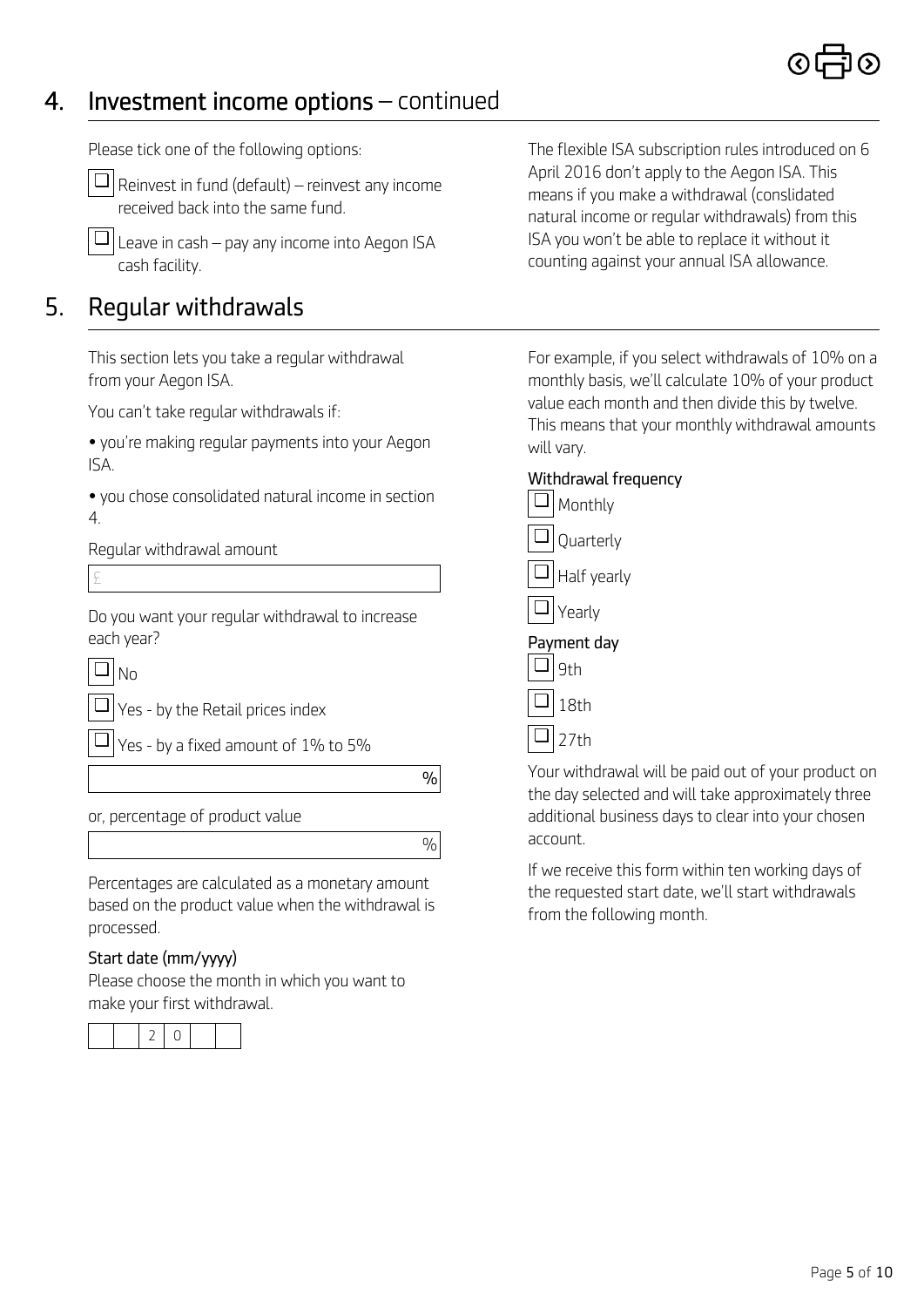

## *6. Bank details for payments out of investments*

*Please provide details of the bank/building society account your consolidated natural income, or regular withdrawals are to be paid to. Payments can only be made to a personal account in your name. If this is the first payment to your nominated bank account, you may need to give us a certified copy of your bank statement and driving licence (as proof of signature). We'll contact you if we need this. Rather than send us an original document, send us a certified copy, please see the 'Who can certify a documentand how do they do it?' FAQ on our website for how to do this.*

*Name of bank/building society* 

| Account name                                 |  |
|----------------------------------------------|--|
|                                              |  |
| Branch sort code                             |  |
| Bank/building society account number         |  |
| Building society roll number (if applicable) |  |

*Payments to building society accounts may take up to 10 days longer than payments to bank accounts.*

## *7. Adviser details (for adviser use only)*

*Firm name* 

*Please detail any adviser or service charges below.*

### *7.2 Initial adviser charge*

*This instruction must be completed if you want to take an initial adviser charge.*

*Percentage of the lump sum payment*  ❏

| ٠ |   |   |  |
|---|---|---|--|
|   |   | ı |  |
|   | I | ۹ |  |
|   |   | ٠ |  |
|   | w |   |  |

*Is this subject to VAT?*

*Yes* ❏

> *No* ❏

*VAT will be added to the amount entered or added after the amount has been calculated.* 

**7.1** Adviser name **If any charge chosen in this section is to be subject** *to Value Added Tax (VAT), we'll add VAT to the selected 'Amount', or where 'Percentage' is selected, we'll calculate the charge amount and then add the VAT to it, this applies to section 7.2.1 and 7.3.*

## *7.2.1 Initial adviser charge on the single premium*

*Enter the amount or percentage to be deducted. Tick one option only.* 



| £                                       |     |
|-----------------------------------------|-----|
| Or                                      |     |
|                                         | p.a |
| Is VAT to be added to the above?<br>Yes |     |
|                                         |     |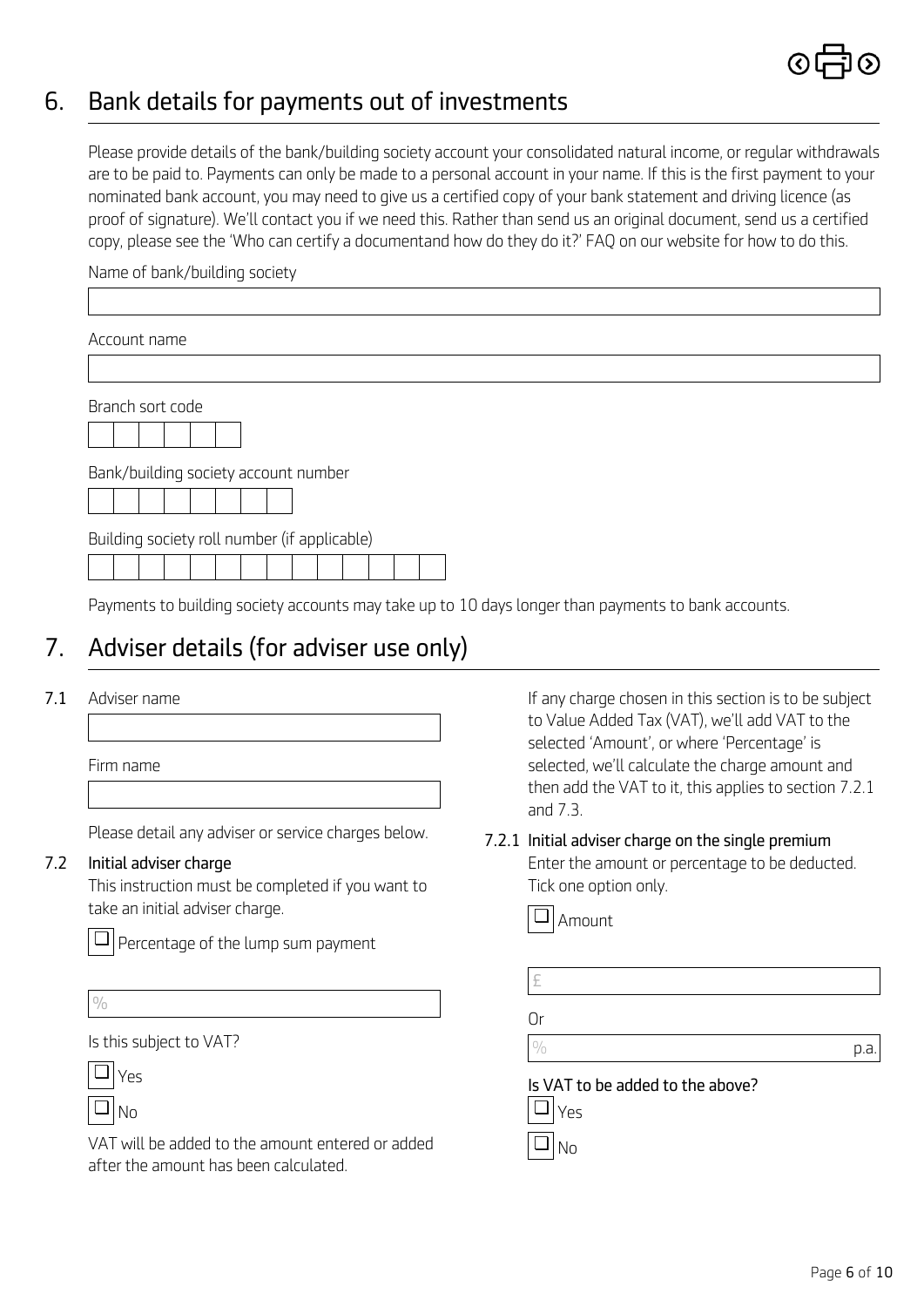## *7. Adviser details (for adviser use only) – continued*

### *7.3 Ongoing adviser charge*

*Use this section to set up monthly ongoing adviser charge.*

*Is the charge to be linked to a charge model?* 

| S |
|---|
|   |

*If yes - Model name* 

*If no - ongoing adviser charge*

*£ p.a.*

## *8. Confirmation of Verification of Identity (for adviser use only)*

### *I confirm that: Name*

- *8.1 The information in section 1 was obtained by me in relation to the customer.*
- *Position 8.2 The evidence I have obtained to verify the identity of the customer: (tick only one)*

*Meets the standard evidence set out within the* ❏ *guidance for the UK Financial Sector issued by Joint Money Laundering Steering Group (JMLSG); or*

*Exceeds the standard evidence - where the client* ❏*is a Politically Exposed Person.*

*(Written details of the further verification evidence taken are attached to this confirmation).* 

*7.4 Service charge* 

*This section lets you agree and set up a monthly service charge model to your client's Aegon ISA to pay you a service charge.* 

*Service charge model name* 

*Date*



*Signature (type name here)*

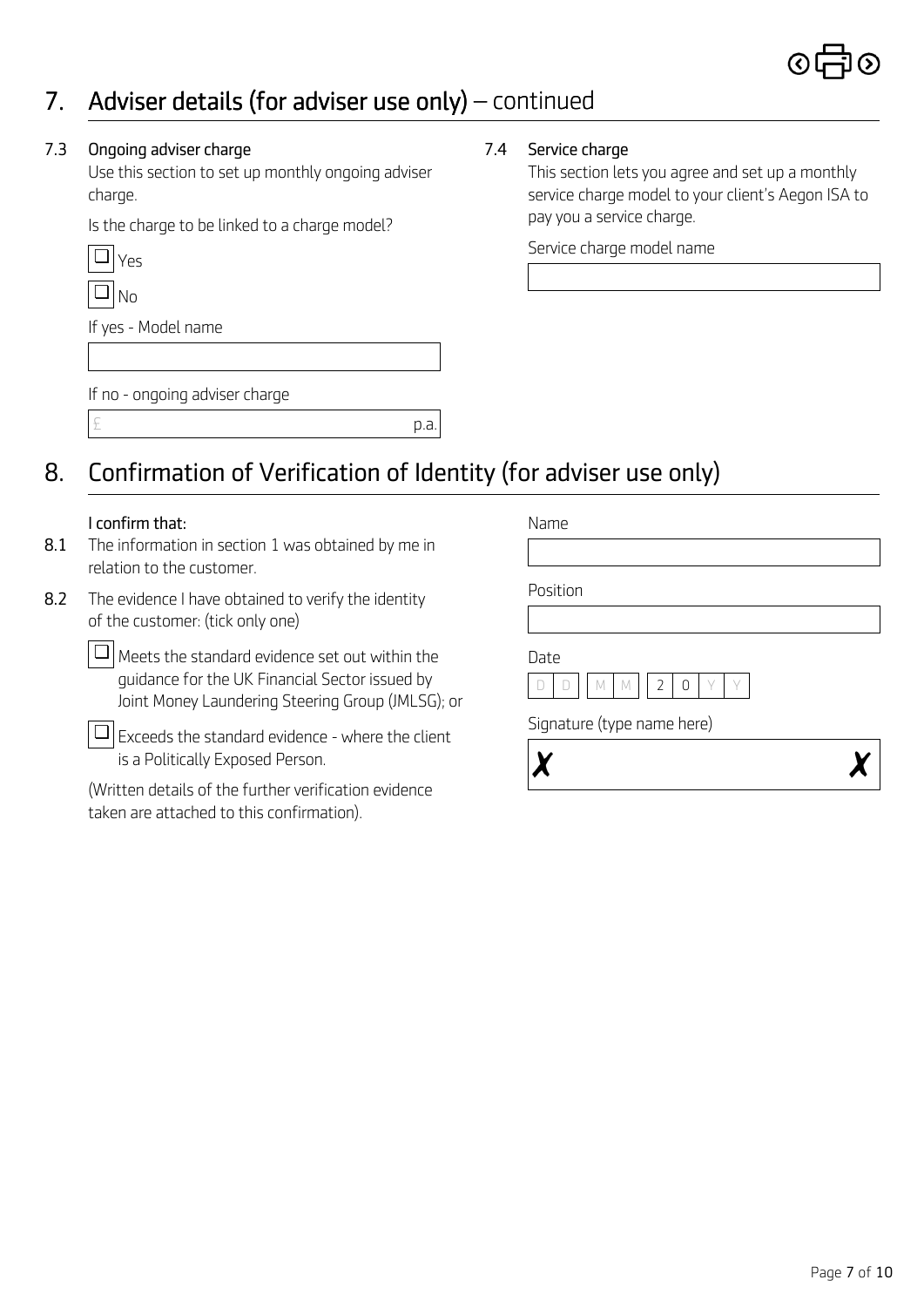## *9. How we treat personal information*

*Here at Aegon, we're committed to protecting and respecting your privacy. We collect your personal information so that we can verify your identity, set up your plan and provide ongoing administration. We need this information to carry out our obligations and to provide you with the products and services under the terms of your contract with us. Without it, we wouldn't be able to provide you with a plan. As part of our administration process, we work with carefully selected service providers (in other words suppliers) that carry out certain functions on our behalf. We only share the appropriate level of personal information necessary to enable our suppliers to carry out their services and they need to keep the information safe and protected at all times. Our suppliers must only act on our instructions and can't use your personal information for their own purposes. The personal information we collect may be transferred to, and stored at a destination outside the European Economic Area (EEA). This could be to other companies within the Aegon Group or to our service providers. Where any such processing takes place, appropriate controls are in place to make sure your information is protected. We may disclose your information to licensed credit reference and/or fraud prevention agencies to help make financial or insurance proposals and claims decisions (this will be during the application or enrolment process and on an ongoing basis), for* 

## *10. Customer declaration*

### *In this declaration:*

*'I', 'me', 'you', 'your' or 'my' refers to you, the customer named in section 1, and 'Aegon', 'we' or 'our' refers to Cofunds Limited.* 

### *General declaration*

*10.1 I acknowledge that Aegon will rely on the Aegon GIA, and information contained in the following documents as they form the basis of the contract(s) being applied for:*

*• This application form and any additional application forms,*

*you and anyone you're linked with financially or other members of your household. Our enquiries or searches may be recorded. You can find more information on how we use and share your personal information, including how long we keep it and details of your rights at* 

*[customerdashboard.aegon.co.uk/site-info/privacy](customerdashboard.aegon.co.uk/site-info/privacy-and-cookie-policy/)and-cookie-policy/ or by contacting us to request a copy. We'd like to keep you up-to-date with information about our news, products and services. If you'd like to hear more from us, please tick the relevant box below.* 



*By ticking the box(es), you're consenting to receiving marketing messages in this way from us. You can change your mind and unsubscribe at any time simply by contacting us. For more information on how to do this go to* 

### *[customerdashboard.aegon.co.uk/site-info/privacy](customerdashboard.aegon.co.uk/site-info/privacy-and-cookie-policy/)and-cookie-policy/*

*We won't pass your information to other companies outside of the Aegon Group for marketing purposes.*

- *The declarations given in this section 10 and any other declarations made when applying for an Aegon ISA, and where relevant, an Aegon GIA,*
- *The first contract note for the Aegon ISA and, where relevant, the first contract note for the*
- *The Aegon Platform terms and conditions.*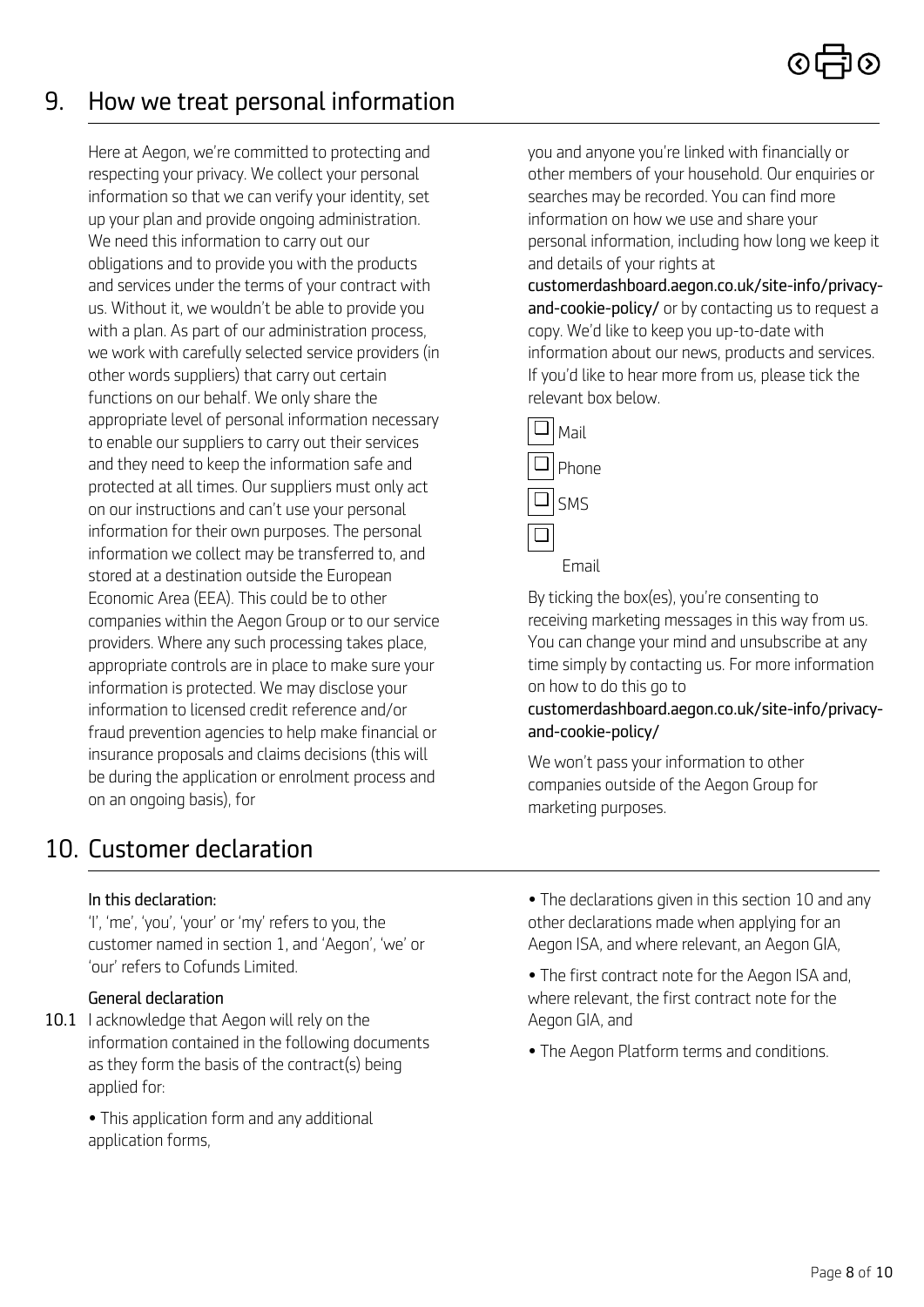## *10. Customer declaration – continued*

*I confirm that I have had the opportunity to read these documents carefully (other than the first contract note(s) which will be given to me in accordance with the Aegon Platform terms and conditions), along with the key features document(s), my personal illustration for the Aegon ISA, key investor information document(s) and the declarations in this application, before completing this application process.* 

- *10.2 I confirm that I have had the opportunity to read the Aegon UK Retail Order Execution Policy and I agree to its terms.*
- *10.3 I confirm that I am habitually resident in the United Kingdom.*
- *10.4 I accept that Aegon has not and will not assess my suitability for the Aegon ISA, and where relevant an Aegon GIA, or any investment decisions I make. This means that I will not benefit from the protection of the Financial Conduct Authority's rules on assessing suitability in relationto Aegon.*

### *I declare that:*

- *10.5 I apply to subscribe for a stocks and shares ISA for the tax year 2022/2023 and each successive year until further notice.*
- *10.6 I apply for an Aegon ISA, and where relevant an Aegon GIA, and services outlined in the application and agree to be bound by the Aegon Platform terms and conditions.*
- *10.7 All subscriptions made, and to be made, to the Aegon ISA belong to me.*
- *10.8 I am 18 years of age or over.*
- *10.9 Except where allowed by legislation, I have not subscribed/made payments, and will not subscribe/make a payment more than the overall subscription limit in total to any combination of permitted ISA types in the same tax year.*
- *10.10Except where allowed by legislation, I have not subscribed, and will not subscribe, to another stocks and shares ISA in the same tax year that I subscribe to this stocks and shares ISA.*
- *10.11I am resident in the United Kingdom for tax purposes or, if not so resident, either perform duties, which by virtue of Section 28 of IncomeTax (Earnings and Pensions) Act 2003 (Crown employees serving overseas), are treated as being performed in the United Kingdom, or I am married to, or in a registered civil partnership with, a person who performs such duties. I will inform Aegon if I cease to be so resident or to perform such duties or be married to, or in a registered civil partnership with, a person who performs such duties.*
- *10.12I agree to the Aegon ISA and, where relevant, the Aegon GIA terms and conditions.*
- *10.13I agree that any direct debit instructions in the application will continue into subsequent tax years until I tell Aegon to stop taking payments.*
- *10.14The information supplied in this application, and any supplementary forms related to it, including transactional data, is correct and complete to the best of my knowledge and belief, I am aware that it is a serious offence to knowingly provide false or misleading information on the application.*
- *10.15I confirm that, if I have not received face to face advice from an appointed adviser in connection with this application, I have received and had the opportunity to read the key features document, illustration, key investor information document(s) and the Aegon Platform terms and conditions that are relevant to this application.*
- *10.16Where regulations allow, I nominate my appointed adviser to receive correspondence in relation to my investments. This instruction will remain in force unless my appointed adviser has informed Aegon that they wish for this correspondence to be sent directly to me, or I no longer have an appointed adviser to whom Aegon can send these.*
- *10.17Any payment into the Aegon ISA, or where relevant, the Aegon GIA, including contributions and transfers, will be placed in the appropriate cash facility. Thereafter, investments will be purchased in accordance with the investment instructions given by me or my appointed adviser.*